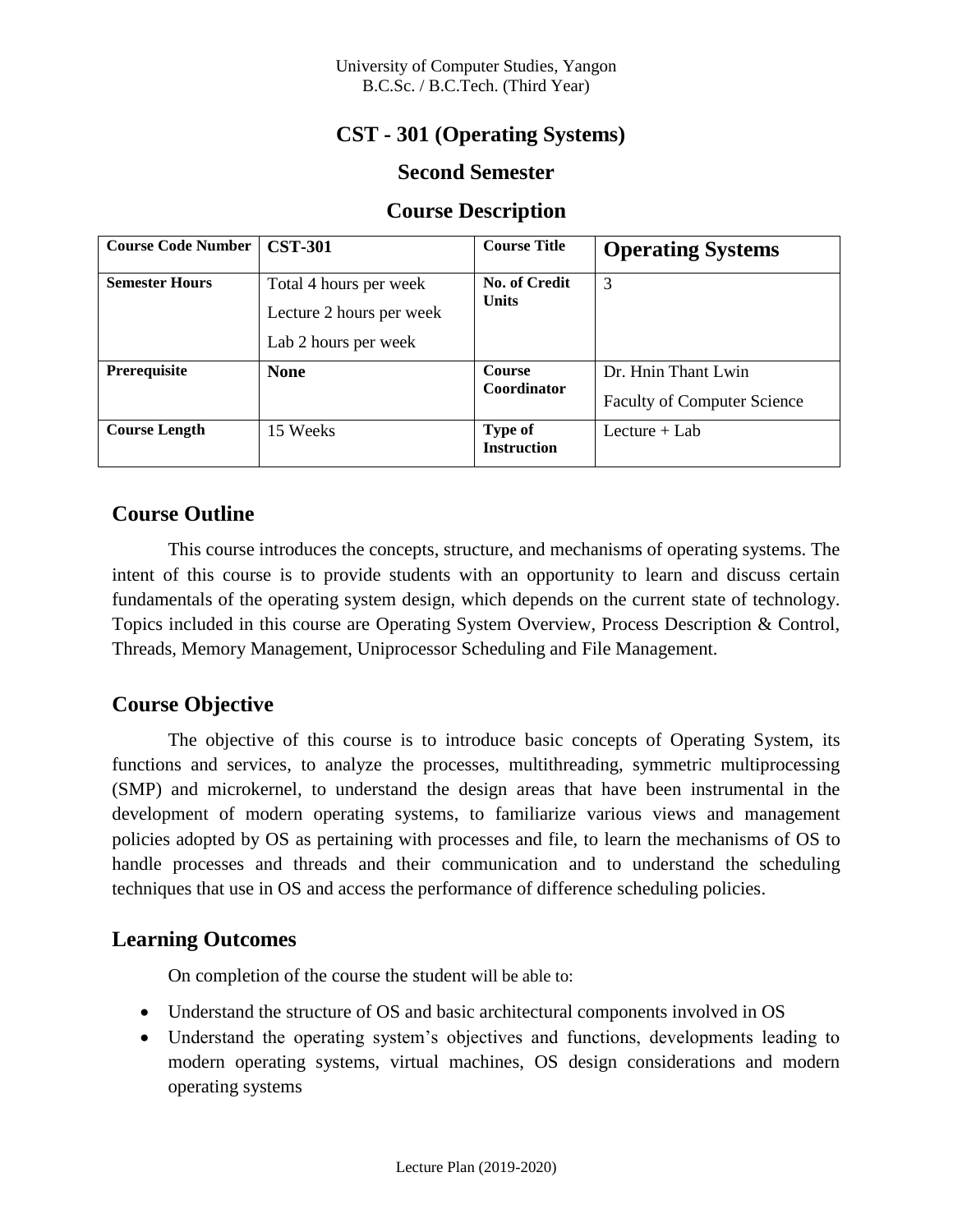- Know the applications to run in parallel either using process or thread models of different OS
- Understand the memory management, memory partitioning, paging, segmentation and the concept of virtual memory
- Understand how to manage files, processes and threads
- Understand the various scheduling policies and evaluate their performance

## **Text Book**

1. Operating Systems Internals and Design Principles (9<sup>th</sup> Edition) by William Stallings

## **Reference Books**

- 1. Modern Operating Systems by A. Tanenbaum, 1992, Prentice-Hall.
- 2. Operating System Concepts (7th edition) By Abraham Silberschatz, Peter Baer Galvin, Greg Gagne
- 3. Operating Systems Internals and Design Principles (7<sup>th</sup> Edition) by William Stallings

# **Reference for Lab**

1. https://rhlearn.gillmore.ca/

# **Course Organization**

Student participation in this course will involve the following activities:

- 1. Attending the lectures
- 2. Tutorial
- 3. Assignment
- 4. Practical
- 5. Moodle/Quiz
- 6. Exams

### **Assessment Plan for the Course**

|        | 1. Paper Exam          | 50%  |
|--------|------------------------|------|
|        | 2. Class Participation | 10\% |
| $\sim$ |                        |      |

- 3. Assignment 10%
- 4. Practical/ Test 20%
- 5. Moodle/Quiz 10%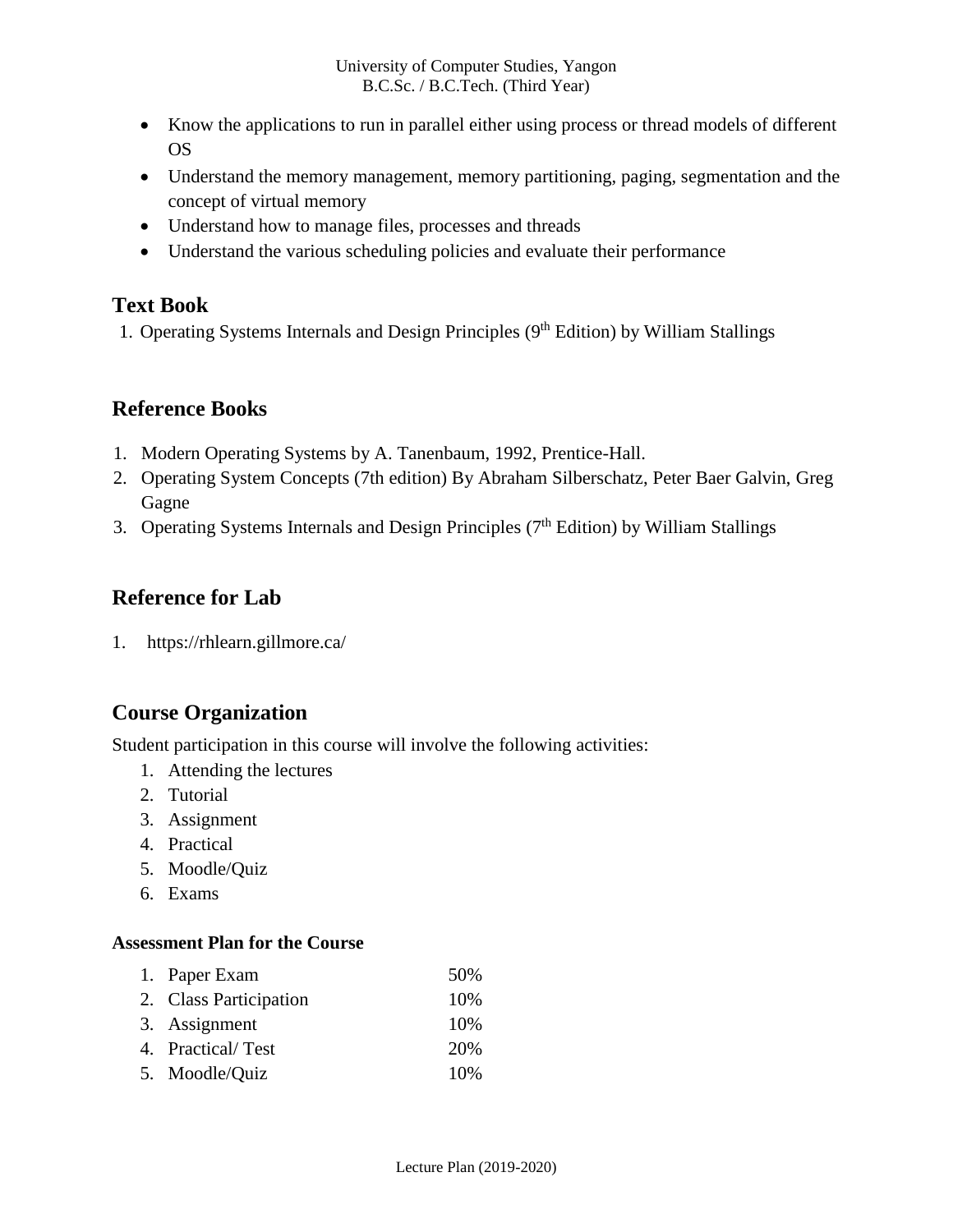## **Tentative Lecture Plan (30 Periods for 15 weeks)**

| No. | <b>Topics</b>                            | <b>Week</b> | <b>Remark</b>    |
|-----|------------------------------------------|-------------|------------------|
|     | <b>Operating System Overview</b>         |             |                  |
| 1.  | O/S objectives and functions             | Week 1      | <b>Chapter 2</b> |
|     | - OS as a user / computer interface      |             |                  |
|     | - OS as a resource manager               |             |                  |
|     | The evolution of O/S                     |             |                  |
|     | - Serial Processing                      |             |                  |
|     | - Simple batch system                    |             |                  |
|     | - Multi-programmed batched system        |             |                  |
|     | -Time Sharing system                     |             |                  |
|     | <b>Major Achievements</b>                |             |                  |
|     | -Processes                               |             |                  |
|     | -Memory management                       |             |                  |
| 2.  | -Information Protection & Security       | Week 2      | <b>Chapter 2</b> |
|     | - Scheduling and Resource Management     |             |                  |
|     | Developments leading to Modern           |             |                  |
|     | <b>Operating Systems</b>                 |             |                  |
|     | Review Chapter 2 (All review questions)  |             |                  |
|     | <b>Process Description &amp; Control</b> |             |                  |
| 3.  | What is A Process                        | Week 2      | Chapter 3        |
|     | -Processes and Process Control Block     |             |                  |
|     | <b>Process States</b>                    |             |                  |
|     | -The Creation and Termination of         |             |                  |
|     | Processes                                |             |                  |
| 4.  | A Five States Model                      | Week 3      | Chapter 3        |
|     | <b>Suspended Processes</b>               |             |                  |
|     | The need for swapping                    |             |                  |
|     | <b>Process Description</b>               |             |                  |
|     | Process Control                          |             |                  |
| 5.  | Execution of the OS                      | Week 4      | Chapter 3        |
|     | -Non process kernel                      |             |                  |
|     | -Execution within user process           |             |                  |
|     | -Process based O/S                       |             |                  |
|     | Review Chapter 3 (All review questions)  |             |                  |
|     | Tutorial                                 |             |                  |
|     | <b>Threads</b>                           |             |                  |
| 6.  | Processes & Threads                      | Week 5      | Chapter 4        |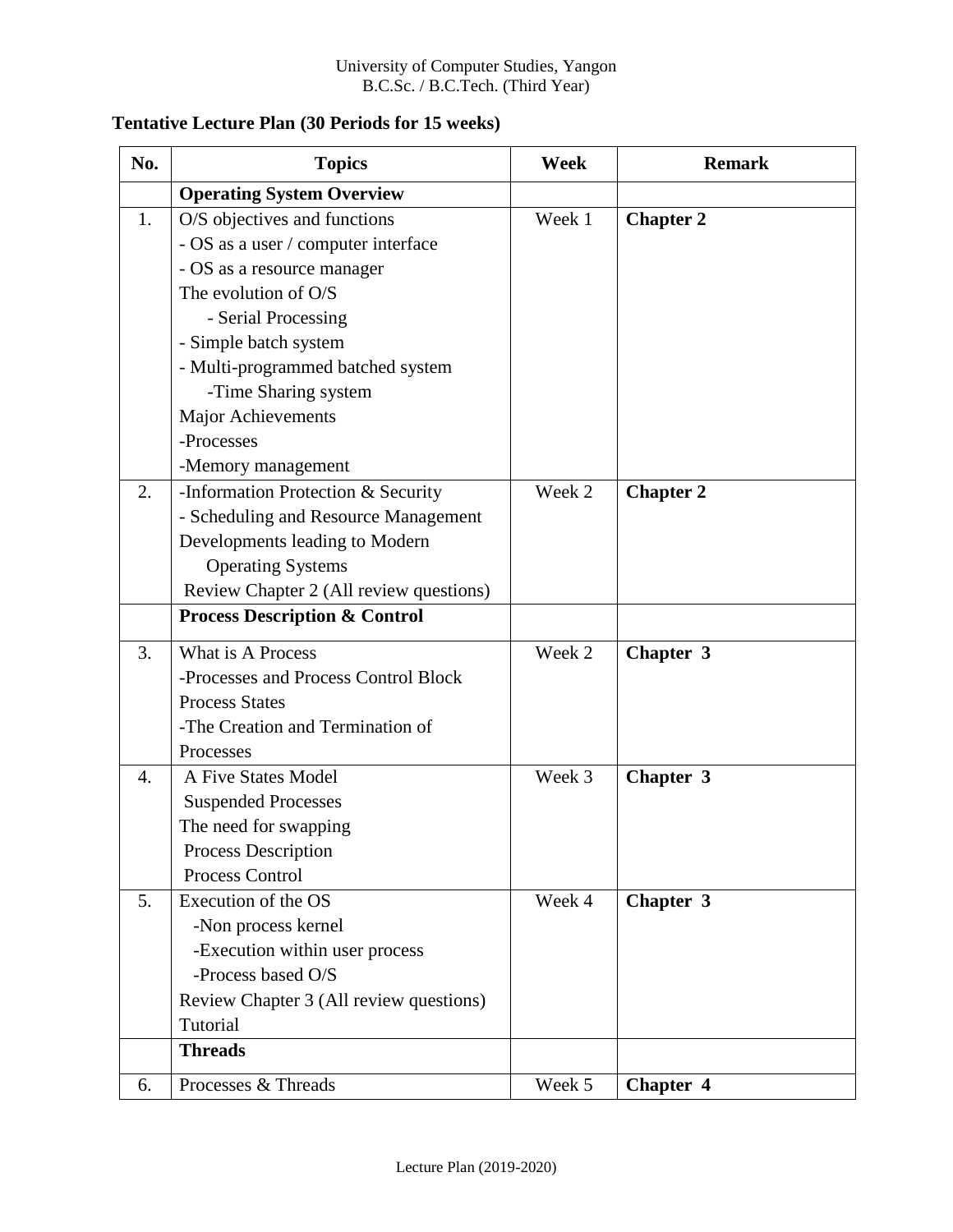|     | -Multithreading                         |         |                   |
|-----|-----------------------------------------|---------|-------------------|
|     | -Threaded Functionality                 |         |                   |
|     | -Threaded states                        |         |                   |
|     | -Thread synchronization                 |         |                   |
|     | <b>Types of Threads</b>                 |         |                   |
|     | - User level threads                    |         |                   |
|     | - Kernel level threads                  |         |                   |
|     | - Combined Approaches                   |         |                   |
|     | Review Chapter 4 (All review questions) |         |                   |
|     | <b>Memory Management</b>                |         |                   |
| 7.  | 7.1 Memory management requirements      | Week 6  | <b>Chapter 7</b>  |
|     | 7.2 Memory Partitioning                 |         |                   |
| 8.  | 7.3 Paging                              | Week 7  | <b>Chapter 7</b>  |
|     | 7.4 Segmentation                        |         |                   |
| 9.  | Problem 7.2, 7.6, 7.7, 7.12, 7.14       | Week 8  | <b>Chapter 7</b>  |
|     | Review Chapter 7 (All review questions) |         |                   |
|     | Tutorial                                |         |                   |
|     | <b>Uniprocessor Scheduling</b>          |         |                   |
| 10. | Types of Scheduling                     | Week 9  | <b>Chapter 9</b>  |
|     | -Long Term Scheduling                   |         |                   |
|     | -Medium Term Scheduling                 |         |                   |
|     | -Short Term Scheduling                  |         |                   |
|     | Scheduling Algorithms                   |         |                   |
|     | -Short term scheduling Criteria         |         |                   |
|     | -The Use of Priorities                  |         |                   |
|     | -Alternative Scheduling Policies        |         |                   |
| 11. | <b>First Come First Served</b>          | Week 10 | <b>Chapter 9</b>  |
|     | <b>Round Robin</b>                      |         |                   |
|     |                                         |         |                   |
|     | <b>Shortest Process Next</b>            |         |                   |
|     | <b>Shortest Remaining Time</b>          |         |                   |
|     | <b>Highest Response Ratio Next</b>      |         |                   |
|     | Feedback                                |         |                   |
|     | Problems 9.1, 9.2, 9.3, 9.4, 9.16       |         |                   |
|     | Review chapter 9(All Review Questions)  |         |                   |
|     | I/O Management & Disk Scheduling        |         |                   |
| 12. | I/O Devices                             | Week 11 | <b>Chapter 11</b> |
|     | Organization of the I/O Function        |         |                   |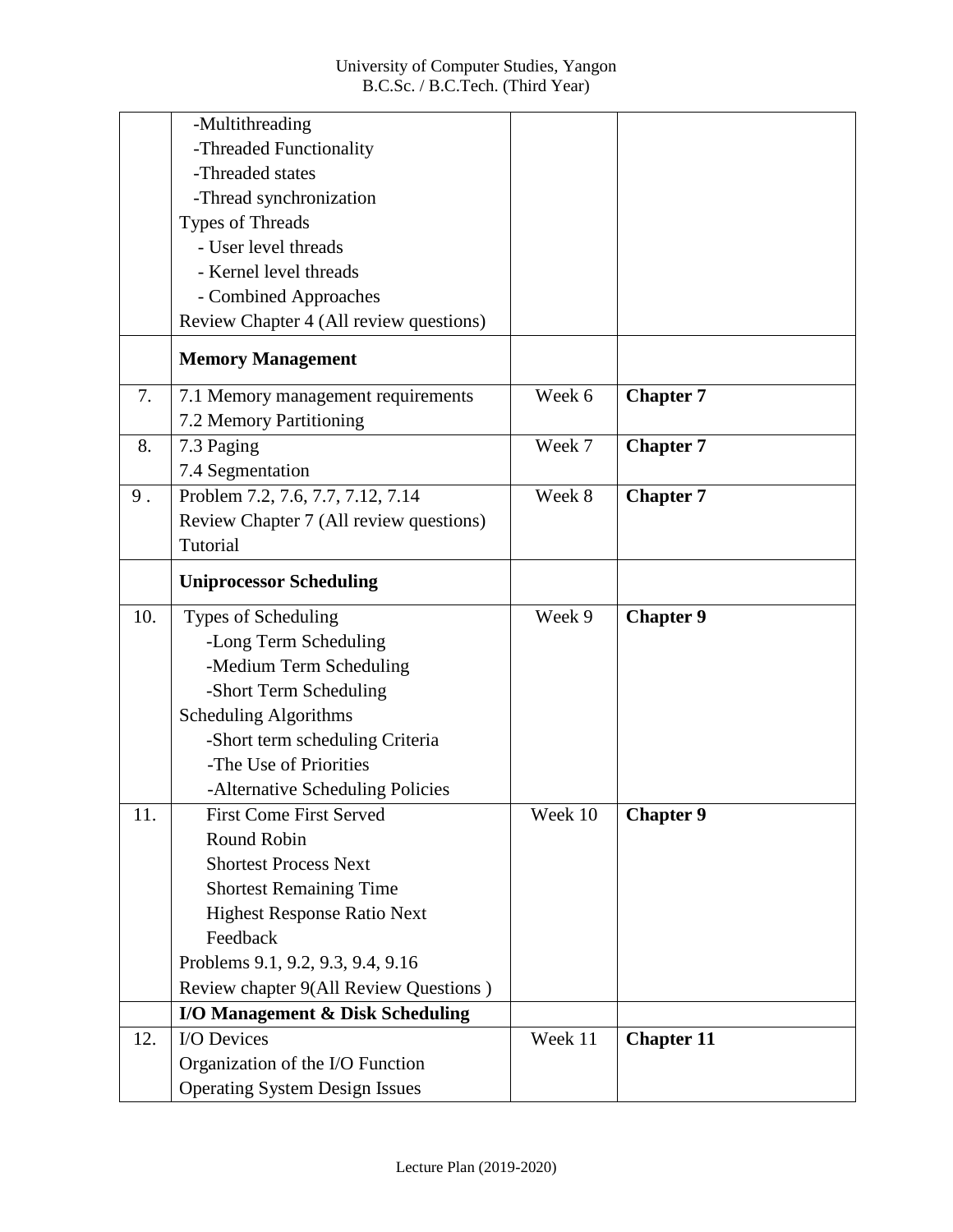|     | I/O Buffering (Single buffer, Double     |           |                   |
|-----|------------------------------------------|-----------|-------------------|
|     | Buffer, Circular Buffer)                 |           |                   |
|     | Disk Scheduling                          |           |                   |
|     | -Disk Performance parameters             |           |                   |
|     | -Disk Scheduling policies                |           |                   |
| 13. | Example of Disk Scheduling policies      | Week      | <b>Chapter 11</b> |
|     | FIFO, SSTF, SCAN, C-SCAN                 | $12 + 13$ |                   |
|     | <b>RAID</b>                              |           |                   |
|     | RAID Level 0                             |           |                   |
|     | RAID 0 for high data transfer capacity   |           |                   |
|     | RAID 0 for high I/O request Rate         |           |                   |
|     | RAID Level 1, RAID level 2, RAID         |           |                   |
|     | Level 3                                  |           |                   |
|     | Performance, RAID Level 4, RAID level 5  |           |                   |
|     | , RAID Level 6                           |           |                   |
| 14. | Disk Cache, Design Consideration         |           | <b>Chapter 11</b> |
|     | Problems 11.3                            | Week 13   |                   |
|     | Review Chapter 11 (All review questions) |           |                   |
|     |                                          |           |                   |
|     | <b>File Management</b>                   |           |                   |
| 15. | Overview                                 | Week 14   | <b>Chapter 12</b> |
|     | File Organization and Access             |           |                   |
|     | <b>B-Trees</b>                           |           |                   |
|     | <b>File Directories</b>                  |           |                   |
|     | File Sharing                             |           |                   |
| 16. | <b>Record Blocking</b>                   | Week 15   | <b>Chapter 12</b> |
|     | <b>Secondary Storage Management</b>      |           |                   |
|     | Review Chapter 12 (All review questions) |           |                   |
|     | Tutorial                                 |           |                   |

## **Tentative Plan for Lab (30 Periods for 15 weeks)**

| No. | <b>Topics</b>                                           | Week   | <b>Remark</b> |
|-----|---------------------------------------------------------|--------|---------------|
|     | Accessing the Command Line                              | Week 1 | Chapter 1     |
|     | Executing commands Using the Bash Shell<br>Lab exercise |        |               |